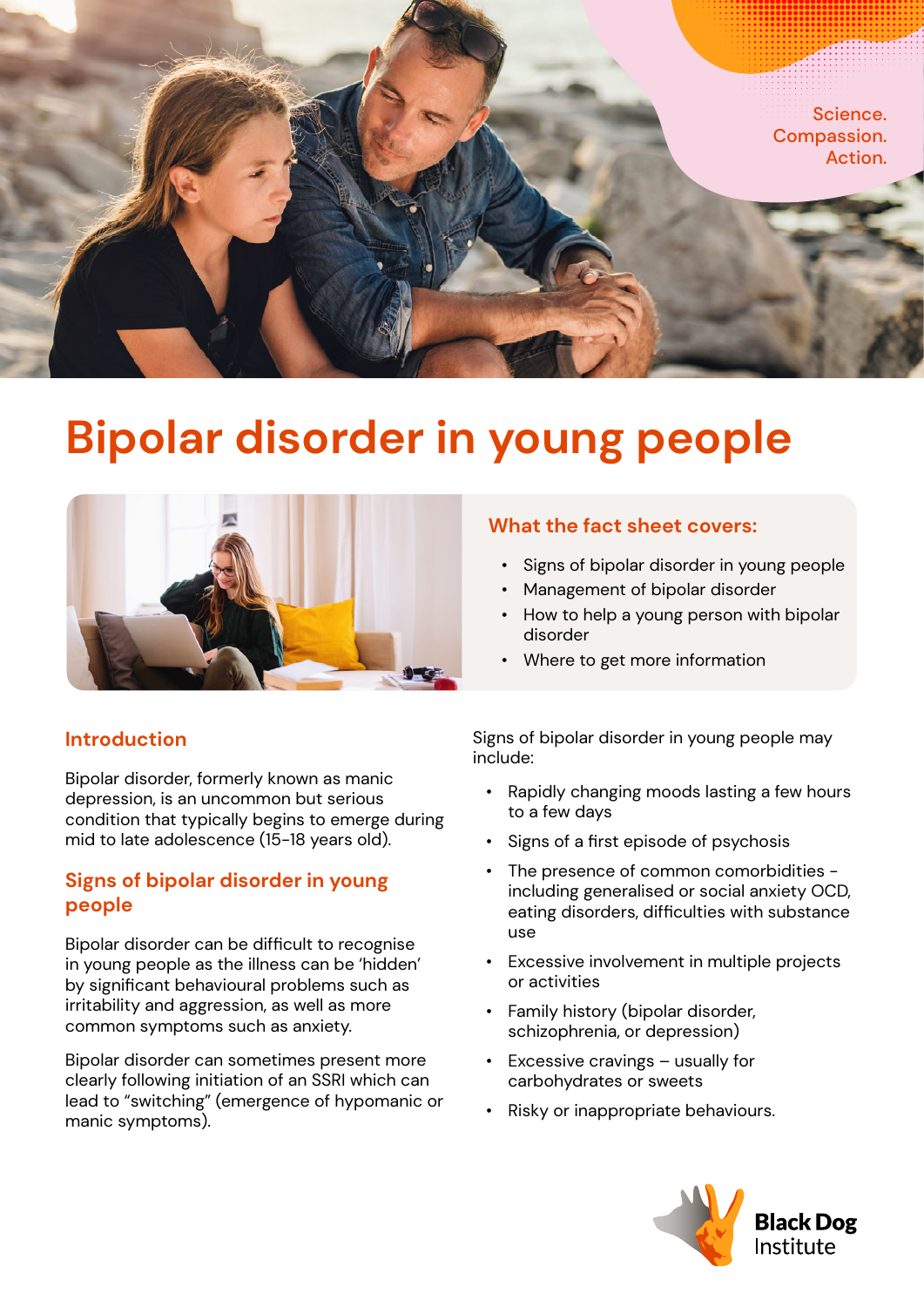

Bipolar disorder can be complicated to diagnose and assessment is usually longitudinal, to rule out possible differential diagnoses, such as borderline personality disorder, ADHD, PTSD, and other types of depression.

## **Management of bipolar disorder**

Bipolar disorder is an illness that requires long term treatment. There are serious risks to delaying diagnosis and treatment of bipolar disorder in young people. Social/peer relations, academic performance, family relationships and psychological maturation are all affected by bipolar disorder (both highs and lows).

There is currently no known cure for bipolar disorder. However, with proper treatment bipolar disorder can be effectively controlled.

A good management plan for young people with bipolar disorder may include:

- Evidence-based treatment of comorbid mental health issues such as anxiety and eating disorders
- Support to maintain regular adolescent milestones such as participating in study
- Medication
- Close monitoring of symptoms
- Education about the illness
- Counselling or psychotherapy for the individual and family
- Stress reduction
- Good nutrition
- Regular sleep and exercise: see our Fact Sheet **Exercise and Depression**
- Participation in a support network
- Mood charting you can download from our [website.](https://www.blackdoginstitute.org.au/resources-support/fact-sheets/)

The sooner a management plan is put in place the less frequent and intense the episodes can be.

## **How to help a young person with bipolar disorder**

Adolescence can be a tumultuous time for young people. Young people with bipolar disorder may not understand what is happening to them or may think that the highs and lows of bipolar disorder are simply part of growing up. Young people may need help recognising that their mood swings may be related to bipolar disorder.

- Talk to the young person and let them know that you are concerned.
- Help the young person identify possible contributing factors for why they may feel unwell i.e. stress, exams, drugs, situations at home.
- Recommend an assessment by a GP.
- After seeing a GP, the young person may be referred to a psychiatrist or psychologist; let the young person know that they can bring a friend or family member along for support.
- If the young person is prescribed a treatment plan or medication, assist them in closely following the instructions.